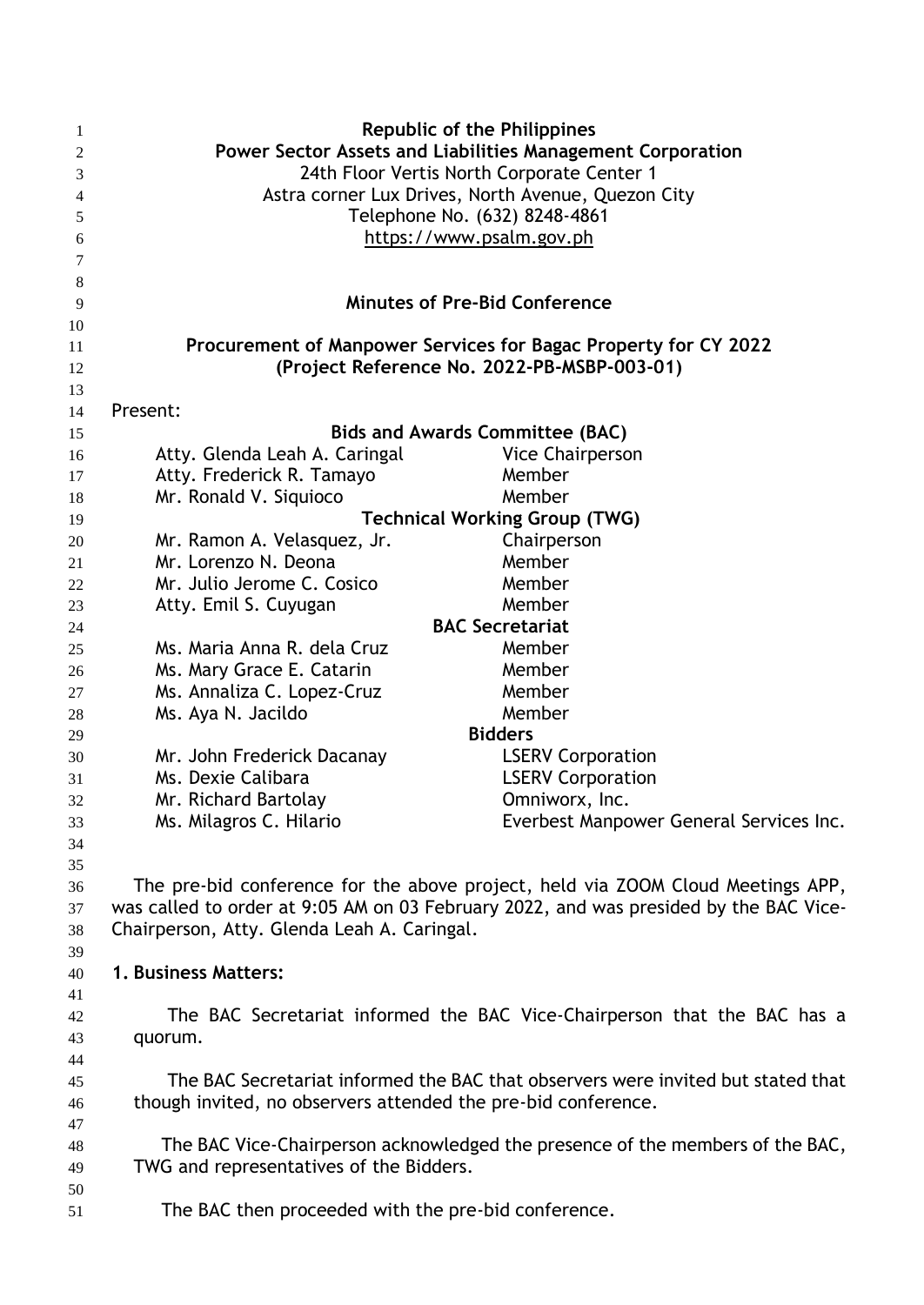## 53 **2. Presentation of the Bidding Documents and Clarifications from the Bidders**

- 55 o The TWG presented and discussed the Bidding Documents.
- 56

54

- 57 o The following are the questions/clarifications from the bidders and the responses 58 of the TWG:
- 59

| Bidder's<br>Representative                | <b>Question/Clarification</b>                                                                                                                                         | <b>TWG's Response</b>                                                                                                                                                                                                                                                                         |
|-------------------------------------------|-----------------------------------------------------------------------------------------------------------------------------------------------------------------------|-----------------------------------------------------------------------------------------------------------------------------------------------------------------------------------------------------------------------------------------------------------------------------------------------|
| Ms. Dexie Calibara<br>(LSERV Corporation) | 1. Discrepancy between<br>the number of working<br>days indicated in the<br><b>Technical</b><br>Specifications and the<br>Detailed<br><b>Bid</b><br>Price<br>Schedule | 1. The TWG suggested<br>to the BAC that it will<br>prepare<br>a<br>Supplemental<br><b>Bid</b><br>Bulletin to correct<br>number<br>the<br>0f<br>working<br>days<br>indicated<br>in<br>the<br><b>Detailed Bid Form</b>                                                                          |
|                                           | know<br>the<br>2. May we<br>of<br>percentage<br>PhilHealth premium to<br>used<br>for<br>this<br>be<br>bidding.                                                        | The TWG used the<br> 2.<br>current percentage<br>PhilHealth<br>of<br>Premium which is 3%<br>of the Basic Salary in<br>estimating the ABC<br>for<br>this<br>procurement.                                                                                                                       |
| Mr. Richard Bartolay<br>(Omniworx, Inc.)  | 1. What is the standard<br>rate for the positions<br>required?                                                                                                        | The rate for each<br>1.<br>personnel<br>varies<br>depending on their<br>qualifications<br>and<br>the indicated levels<br>based on the wage<br>orders.                                                                                                                                         |
|                                           | fee<br>$2.$ Is<br>10%<br>admin<br>applicable?                                                                                                                         | 2. 10% Admin fee will<br>only be applicable<br>during<br>the<br>implementation<br>process of<br>the<br>Project. However, as<br>of the moment, since<br>the<br>Project<br>is<br>undergoing<br>procurement<br>process, the GPPB's<br>rule is being used, in<br>which it can<br>be<br>below 10%. |